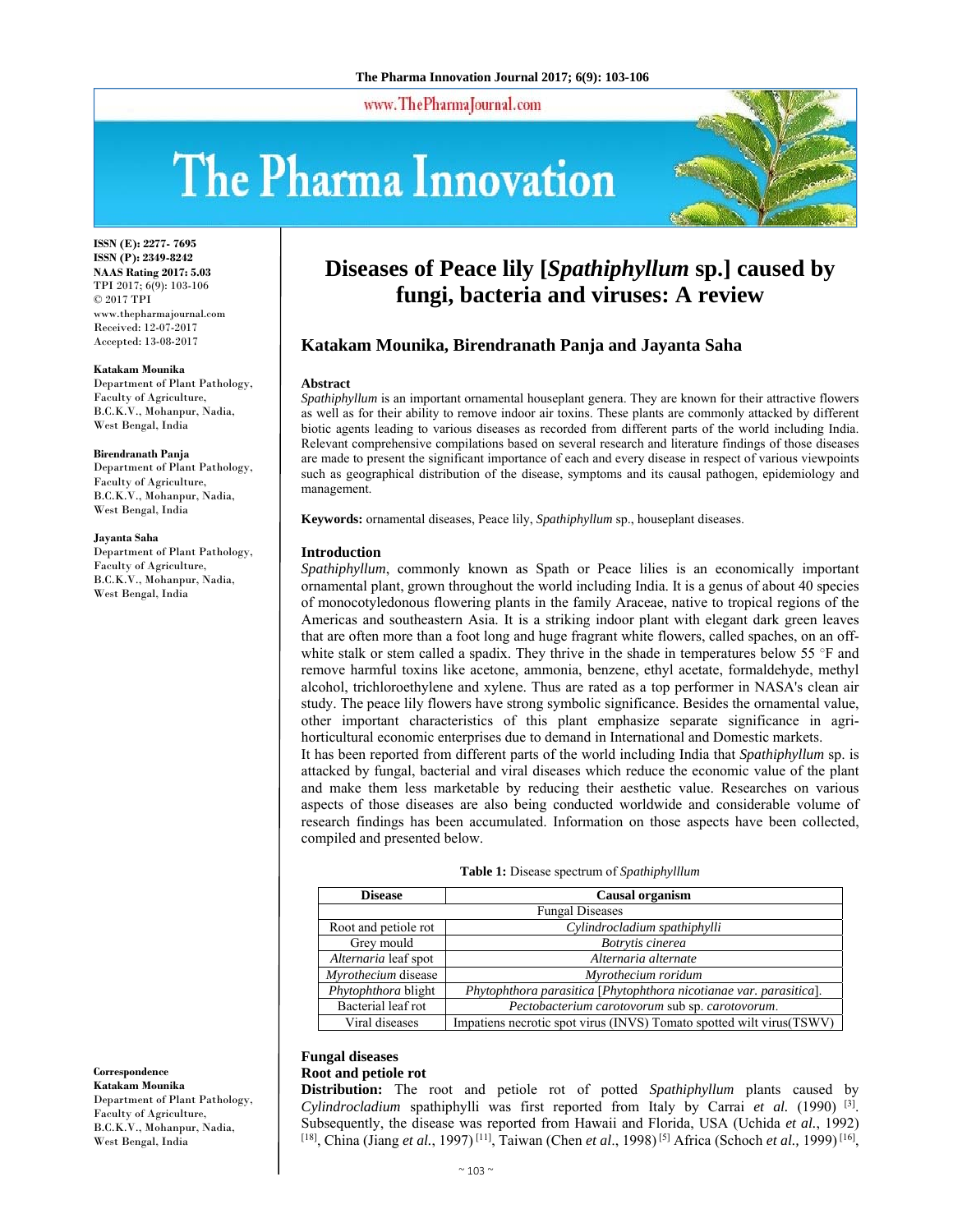Japan (Horiuchi *et al.,* 2000) [9] and from Distrito Federal of Brazil (Reis *et al.*, 2004) [15].

## **Histo-Pathological Study**

The changes of root system and petiole tissue at different time after inoculation exhibited that at 12 h after inoculation (HAI), the pathogen entered the hypoderm via wounds or intercellular spaces through hyphae. At 24 h, the protoplasm in some epidermal cells became browning and separated from cell wall. At 48 HAI, the diseased area of hypodermal parenchyma cell expanded deeply inward and the cell walls were browning. At 72 HAI, the pathogen invaded vascular tissues and the discoloration and destruction of phloem and xylem occurred. From the root cross section, tissues at 72 HAI, the pathogen entered the outer and middle hypoderm parenchyma cells through hyphae and clumping and blackening of disintegrated cell walls were observed. (Horiuchi *et al.,* 2000) [9]

## **Symptom, Causal organism and Pathogenicity study**

The first report of the disease in Distrito Federal, Brazil was reported by *Reis et al.* (2004)<sup>[15]</sup>. Since 2003, potted plants of *Spathiphyllum wallisii* grown in a commercial greenhouse showed leaf yellowing and wilting due to collar and root rot, which later killed most of the diseased plants. The isolated pathogen was identified as *Cylindrocladium spathiphylli.*  Morphological studies conducted at Hawaii and Florida by Uchida *et al.* (1992) <sup>[18]</sup> revealed that conidia of *C*. *spathiphylli* were occasionally biseptate or rarely triseptate in a predominantly uniseptate spore population. Vesicle shapes were generally capitate but also ellipsoid to spathulate.

In Africa, this organism was isolated from commercially cultivated *Spathiphyllum* plants and Koch's postulates were proven by Schoch et al. (1999) <sup>[16]</sup>. They collected the sequencing data along with the morphological characters for comparing the isolate to known cultures of *C. spathiphylli*. In Taiwan the first report of *Cylindrocladium*, the causal organism of root and petiole rot of *Spathiphyllum* spp., was done by Chen *et al.* (1998)<sup>[5]</sup> along with its identification, isolation and confirmation of pathogenicity. The fungus was believed to have spread to mainland China from Taiwan with seedlings imported (Jiang *et al.*, 1997)<sup>[11]</sup>. Since 1998, root and petiole rot pathogen of *Spathiphyllum* sp. was found to associate with plants grown under commercial glasshouses in Gifu city, Japan (Horiuchi *et al.,* 2000) [9].

Studies on pathogenic characteristics of *C. spathiphylli* were done by Wu *et al.* (2004)<sup>[20]</sup> in China. Pure cultures of five pathogen isolates from *Spathiphyllum* genotypes, namely *S. palls, S. lynise, Spathiphyllum* sp. cv. Sensation, *Spathiphyllum* sp. cv. Golden and *S. clevelandii* were obtained and used for cross inoculation. The results showed that cross infections by the five isolates occurred on all plants and natural symptom of brown rot appeared. Based on the morphological and pathogenic characteristics of the cultures, all five isolates were identified as being one species, *Cylindrocladium spathiphylli*.

## **Epidemiology**

The study on biological characteristics demonstrated that the temperatures between 20 - 26  $\rm{^0C}$  were suitable for the growth of pathogen, temperatures of above 34  $\rm{^0C}$  or below 15  $\rm{^0C}$ were not favourable for growth, the relative humidity of 90% or above was favourable for spore germination. The pathogen grew slowly on the medium containing Fe, Mg and K, but

grew well under pH 5 - 9. (Wu *et al.*, 2004) [20]

## **Management**

Norman et al. (1999)<sup>[14]</sup> screened twenty two *Spathiphyllum* cultivars for resistance to *Cylindrocladium* root rot (CRR). Four isolates of the fungus *Cylindrocladium spathiphylli* were selected from two different locations each in Florida and Hawaii. Spores of isolates were applied as a soil drench in replicated experiments using a randomized complete block design. The most severe symptoms were those produced by *C. spathiphylli* isolates from Hawaii. None of the *Spathiphyllum*  cultivars tested were highly resistant to CRR, although resistance among the cultivars was observed. The cultivars Chris and Textura were the most promising cultivars, having fairly uniform resistance to the four isolates of *C. spathiphylli*. The cultivars Cupido, Daniel, Frederik, Jetty and Vanessa were moderately resistant when combined data from all tests were analyzed.

Fish hydrolyzed (HP), poultry manure (CF), shrimp skin (CC), cattle manure (EB), sewage sludge (LE) and castor bean press cake (TM) were evaluated for their effect of aqueous extracts with and without autoclaving, on mycelial growth and conidial germination of *Cylindrocladium spathiphylli*. The effect of mixtures of residues with potting mixes and their volatile compounds were also evaluated on the mycelial growth of the pathogen. To evaluate the effect of HP in the suppressiveness to *Cylindrocladium spathiphylli,* HP was added in potting mix artificially infested, at concentrations of 0, 10, 20, 30, 40 and 50% of the volume of water required to reach the water retention capacity of the potting mix. The mixtures were incubated for 10 days and transferred to pots containing one plug of *Spathiphyllum var* Opal per pot. In the *in vitro* experiments, aqueous extracts and mixtures containing HP showed the highest suppressiveness against the pathogen. In the *Spathiphyllum* growing, the suppressiveness occurred at concentrations higher than 20% of fish hydrolyzed. (Visconti *et al.,* 2010) [19].

Horiuchi *et al*. (2000) [9] tested ten fungicides against the pathogen and amongst them benomyl and triflumizole could control the disease effectively.

#### **Grey mould disease**

The occurrence of grey mould disease on *Spathiphyllum* sp. was noted during 1989-94 from Tokyo Metropolis, Japan, by Takeuchi *et al.* (1995) <sup>[17]</sup>. Later the causal fungus was isolated and identified as *Botrytis cinerea.*

#### *Myrothecium* **disease**

*Myrothecium roridum* is an important fungal disease during the hardening of *in vitro* culture plants. Jamart (1997) [10] tested the effect of fungaflor (5 - 20 ml/plant) and daconil (5 - 20 ml/plant) on growth rate of pathogen on *Spathiphyllum* (cv. Euro 92). Daconil resulted in decreased growth rates in *Spathiphyllum* and was accepted as effective chemical control.

In Brazil, some fungicides were tested *in vitro* against an isolate of *M. roridum* and the mycelial growth was recorded after seven days. Fungicides with quaternary ammonium, tebuconazole and copper were highly effective in inhibiting the mycelial growth of *M. roridum* (Duval *et al.,* 2010) [7]

#### *Alternaria* **leaf spot**

Since 1997, brown necrotic spots surrounded by chlorotic areas were observed on *Spathiphyllum* near Buenos Aires,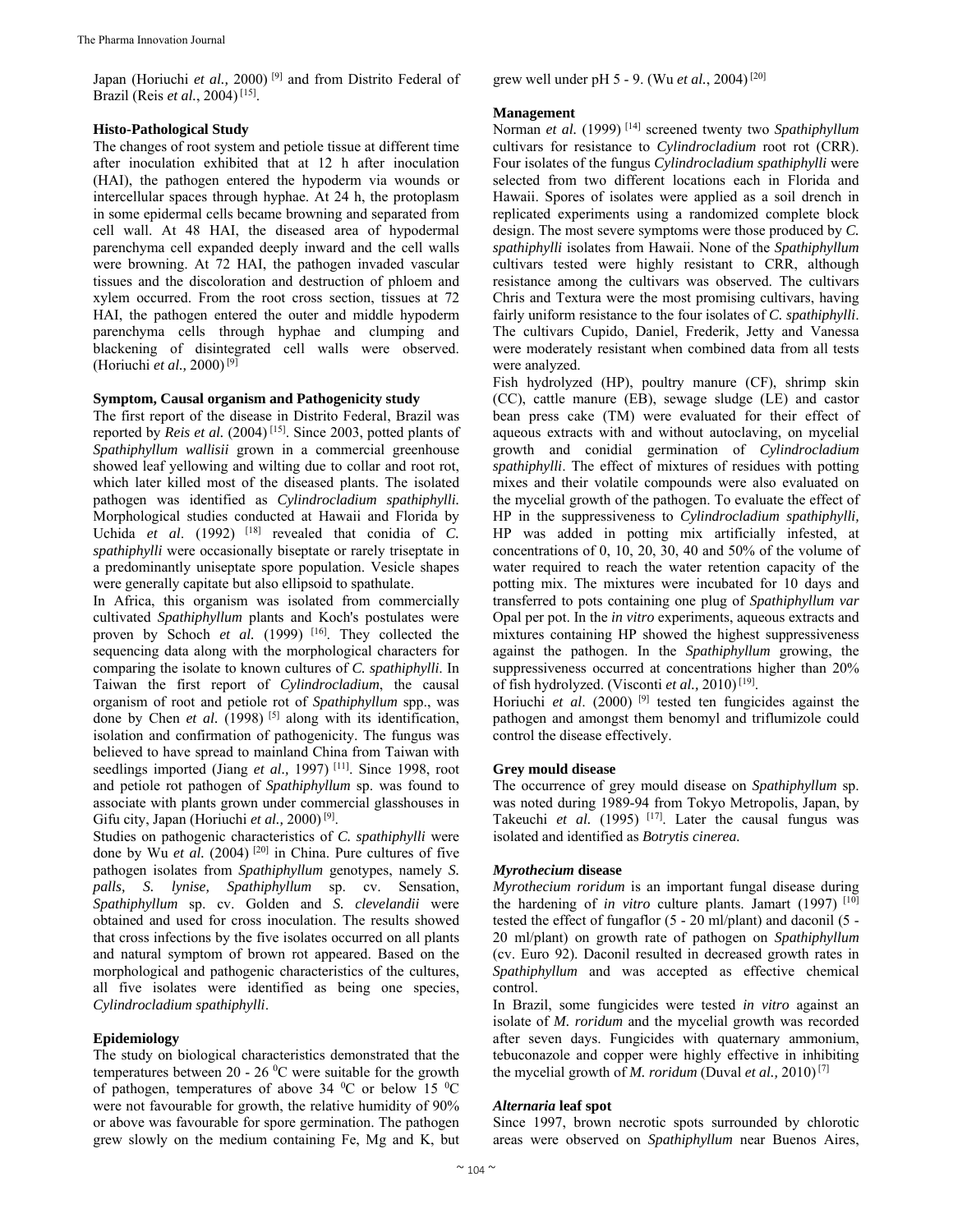Argentina. The causal organism was isolated and identified as *A. alternata* and its pathogenicity was confirmed. This was the first report of *Alternaria* leaf spot of S*pathiphyllum* in Argentina by Cheheid et al. (2000)<sup>[4]</sup>

#### *Phytophthora* **blight**

**Distribution:** The occurrence of root and crown rot of *Spathiphyllum wallisii* caused by *Phytophthora parasitica* was reported for the first time in the State of Sao Paulo, Brazil by Fischer *et al.* (2004)<sup>[8]</sup>, from Taiwan by Ann (2000)<sup>[2]</sup> and from China by Chen (1999)<sup>[6]</sup>.

## **Symptom and Pathogeniciy study**

*Phytophthora parasitica [Phytophthora nicotianae* var*. parasitica]* was detected from the diseased tissues of peace lily (*Spathiphyllum kochii*) since 1992 in Taiwan. The pathogen caused severe leaf blight, root rot and death of the whole ornamental plant in many fields. A total of 19 A1 and 8 A2 isolates *of P. nicotianae* var. *parasitica* were obtained from 7 fields distributing in Taipei, Nantow, Changhua, Chiayi and Tainan. After stored for 3 - 8 years, 8 of 16 A1 isolates changed to A2 type and 2 to A1A2 type. However, none of A2 isolates changed. Disease symptoms similar to appearing in the fields were reproduced when plantlets of peace lily were inoculated with a zoospore suspension of *P. nicotianae* var*. parasitica* in pathogenicity tests. Threemonth-old plantlets of peace lily showed high susceptibility to the pathogen and more than 80% inoculated plantings were killed within one month. *P. nicotianae* var*. parasitica* was reisolated from all artificially infected tissues. The peace lily isolates of *P. nicotianae* var*. parasitica* were pathogenic to three of the four members of aroids, including *Anthurium andreanum, Epiprenmum aureum*, *Philodendron scandens* subsp*. oxycardium*, which was recorded as hosts of the pathogen in Taiwan and vice versa. The pathogen did not cause disease symptoms on *Dieffenbachia amoena*. *Phytophthora* disease of peace lily was reported for the first time in Taiwan (Ann, 2000) [2]

*Phytophthora* isolates were obtained from 9 species of diseased floral plants (*Rosa chinensis, Rhododendron* spp., *Cattleya bowringiana*, *Dianthus caryophyllus*, *Calceolaria crenatiflora, Catharanthus roseus, Euphorbia pulcherrima, Lilium* sp. and *Spathiphyllum pallas)* collected in the Guangzhou region of China by Chen (1999) [6]. On the basis of the sexual and asexual characteristics of their single-spore cultures combined with their cardinal temperatures and the electrophoresis patterns of their proteins, it was identified as *P. nicotianae* as the causal organism on *Spathiphyllum pallas*.

#### **Bacterial diseases of** *Spathiphyllum*  **Bacterial leaf rot**

**Symptom:** A bacterial leaf rot disease of peace lily (*Spathiphyllum wallisii* Regel) caused by *Pectobacterium carotovorum* sub sp. *carotovorum* was observed in Argentina since May of 2008. Plants first showed water-soaked areas starting from the leaf tips. Infected tissue became irregular, brown, dark-to-black lesions on leaves  $\sim$ 12 - 14 mm in diameter surrounded by yellowish haloes. Disease incidence was found to approach 30%. (Alippi *et al.,* 2009) [1]

#### **Causal organism**

Abundant bacterial streaming was observed from lesions when examined at 100X. Bacteria isolated from lesions formed white-to-cream, glistening and convex colonies on

yeast dextrose calcium carbonate agar. Three bacterial strains isolated from different symptomatic plants were selected for comparative analysis with *Pectobacterium carotovorum*  subsp. *carotovorum* type strain ATCC 15713. All were facultatively anaerobic, gram-negative rods, pectolytic on crystal violet pectate agar, non-fluorescent on King's B medium, and elicited a hypersensitive response in tobacco plants. All strains were oxidase and arginine dihydrolase negative, fermented glucose, did not hydrolyze starch, did not produce lecithinase, indole or the blue pigment indigoidine, reduced nitrates, hydrolyzed gelatin and esculin, able to rot onion slices, caused soft rot of potato tubers, resistant to erythromycin, and grew at 37°C. Acid was produced from cellobiose, d-glucose, d-melibiose, d-mannitol, d-mannose, lrhamnose, d-sucrose, and l-arabinose but not from inositol and d-sorbitol. Bacteria utilized N-acetyl-glucosamine and citrate but not tartrate, benzoate, or propionate. Their identity was confirmed by 16S rRNA gene sequencing of strain F402Pcc (GenBank Accession No. FJ717337) showing a 99% homology with that of strain ATCC 3326 (FJ 5958691) (Alippi *et al.,* 2009) [1].

## **Pathogenicity study**

It was verified on *S. wallisii, Dieffenbachia picta, Aglaonema commutatum* and *Anthurium andraeanum* within the Araceae family by spraying two plants per strain tested with bacterial suspensions  $(10^8 \text{ CFU/ml})$  in sterile distilled water with and without wounding the leaves with sterile needles. Controls were sprayed with sterile distilled water. After 48 h in a humidity chamber, inoculated plants and controls were maintained at  $25 \pm 3$ °C in a greenhouse. Water-soaked areas developed from 24 - 48 h after inoculation and became necrotic within 4 - 5 days. Lesions expanded to resemble natural infection in *S. wallisii* within 20 days, while in the rest of the hosts tested, lesions were smaller and remained brown surrounded by yellowish haloes. All strains were reisolated from each host tested. The original and all reisolated strains were compared by enterobacterial repetitive intergeneric consensus-PCR confirming that DNA fingerprints of the reisolated strains were identical to those of the original strains. No lesions were observed on controls. The pathogen was identified as *P. carotovorum* subsp. *carotovorum* based on biochemical, physiological, pathogenicity tests and 16S rRNA sequencing. This was the first report of this pathogen on *S. wallisii* in Argentina although it was been reported as causing tomato pith necrosis and soft rot of vegetables after harvest (Alippi *et al.,* 2009) [1].

#### **Viral diseases**

## **Impatiens necrotic spot virus**

**Symptom:** During September 1999, several *Spathiphyllum* sp. plants grown in a greenhouse in Tuscany, Central and Southern Bohemia, Italy and showed leaf symptoms in the form of concentric chlorotic ringspots, line patterns and irregular chlorotic blotches. These symptoms developed into localized necrosis. Determination of thrips in sites of INSV infection revealed that *Frankliniella occidentalis* was present. (Mertelik *et al.*, 2002) [13]

INSV was identified by enzyme-linked immunosorbent assay (ELISA) using polyclonal antibodies to INSV from Loewe Biochemica, Germany and from Bioreba, Switzerland. Sap from the infected plant species was used for mechanical inoculations of indicator plants. *Nicotiana benthamiana* developed characteristic symptoms of INSV infection; *Datura*